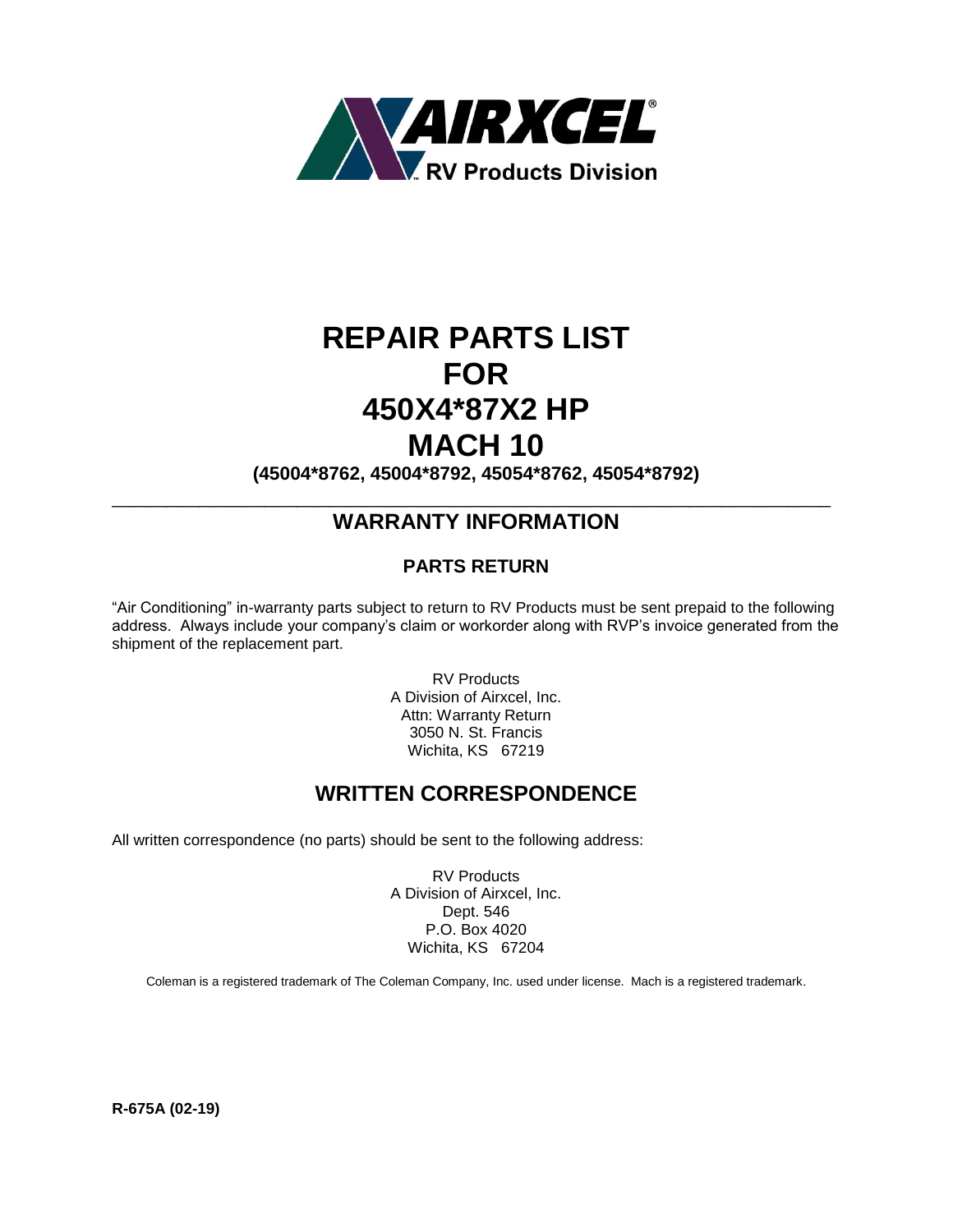# 450X4\*87X2



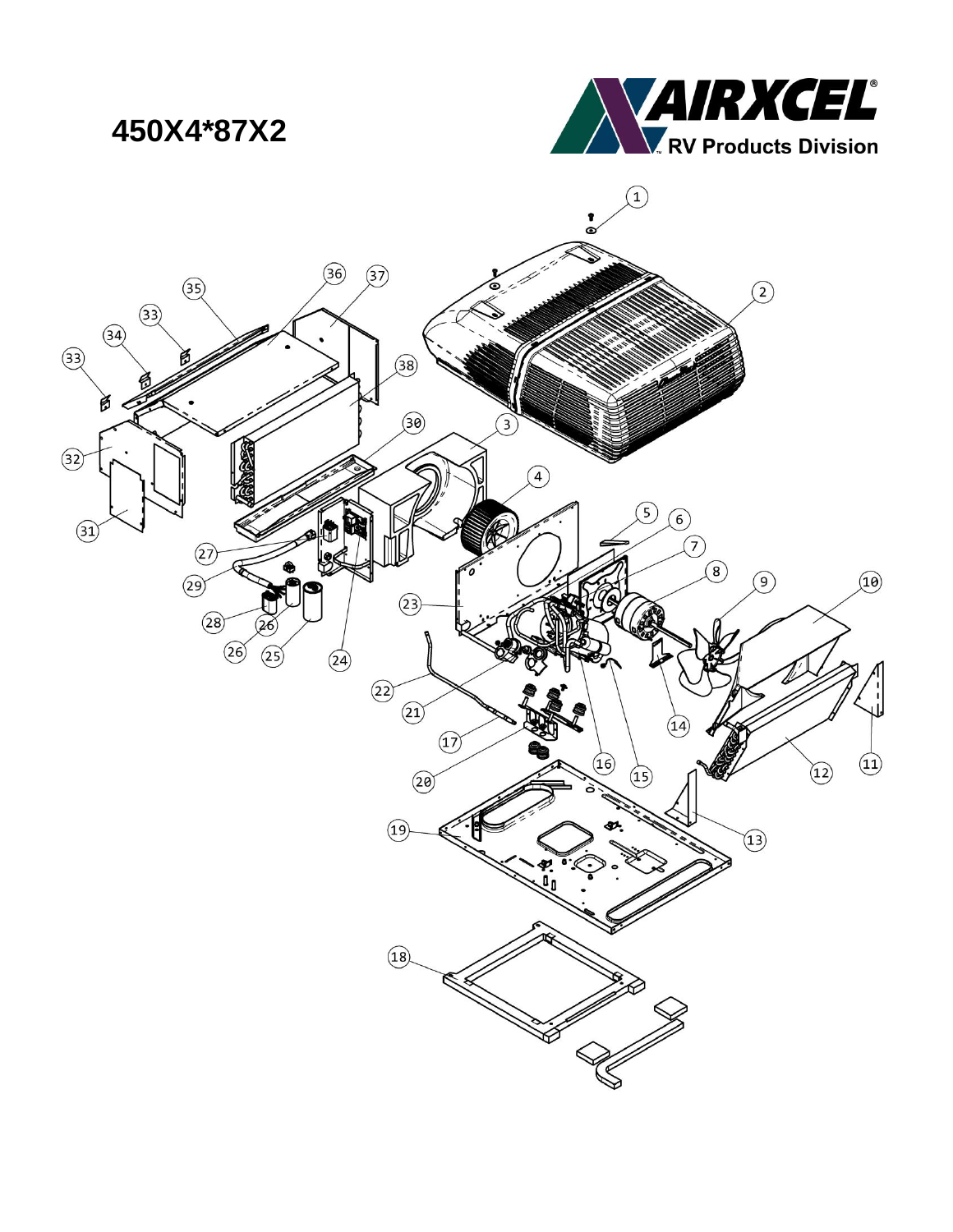## **450X4\*87X2**



|                 | <b>USED ON</b> | <b>PART</b>   |                                          | NO.             |
|-----------------|----------------|---------------|------------------------------------------|-----------------|
| <b>CODE</b>     | <b>MODEL</b>   | <b>NUMBER</b> | <b>DESCRIPTION</b>                       | <b>REQUIRED</b> |
| 1.              | All            | 45203-0011    | <b>Shroud Mounting Hardware Kit</b>      | 1               |
| 2.              | 8762           | 45203-5261    | <b>Shroud White</b>                      | 1               |
|                 | 8792           | 45203-5291    | <b>Shroud Black</b>                      | 1               |
| 3.              | All            | 45203A325     | <b>Scroll Block</b>                      | 1               |
| 4.              | All            | 1472-1201     | <b>Blower Wheel</b>                      | 1               |
| 5.              | All            | 45203-114     | <b>Shroud Bracket</b>                    | 1               |
| 6.              | All            | 45004-530     | <b>Reversing Valve AssemblyIncludes:</b> | 1               |
|                 |                | 1454A356      | <b>Reversing Valve Body</b>              | 1               |
|                 |                | 45004A131     | <b>Discharge Line</b>                    | 1               |
|                 |                | 45004-133     | <b>ID Vapor Line</b>                     | 1               |
|                 |                | 45004-130     | <b>Suction Line</b>                      | 1               |
|                 |                | 45004-132     | <b>OD Vapor Line</b>                     | 1               |
|                 |                | 1460-154      | <b>High Pressure Switch</b>              | 1               |
| 7.              | All            | 1460-1321     | <b>Solenoid Coil</b>                     | 1               |
| 8.              | All            | 1468A3069     | <b>Motor</b>                             | 1               |
| 9.              | All            | 1472B5051     | <b>Fan Blade</b>                         | 1               |
| 10 <sub>1</sub> | All            | 45203-326     | <b>Condenser Cover</b>                   | 1               |
| 11.             | All            | 45203-110     | <b>Condenser Support Rt</b>              | 1               |
| 12.             | All            | 1452A2051     | <b>Outdoor Coil</b>                      | 1               |
| 13.             | All            | 45203-109     | <b>Condenser Support Lt</b>              | 1               |
| 14.             | All            | 45203-116     | <b>Motor Bracket</b>                     | 1               |
| 15.             | All            | 7330A3231     | <b>Outdoor Coil Freeze Sensor</b>        | 1               |
| 16.             | All            | 1450-4239     | <b>Compressor (HGBB515BA Tecumseh)</b>   | 1               |
| 17.             | All            | 1454-271      | <b>Bi-Flow Restrictor</b>                | 1               |
| 18.             | All            | 48203-3301    | <b>Gasket Package</b>                    | 1               |
| 19.             | All            | 45203A101     | <b>Basepan Assembly</b>                  | 1               |
| 20.             | All            | 45203-1121    | <b>Compressor Mounting Kit</b>           | 1               |
| 21.             | All            | 1450-0311     | <b>Overload Protector</b>                | 1               |
| 22.             | All            | 45004-134     | <b>Liquid Line</b>                       | 1               |
| 23.             | All            | 45203A102     | <b>Bulkhead</b>                          | 1               |
| 24.             | All            | 1460-3581     | <b>OD Temp Relay Board</b>               | 1               |
| 25.             | All            | 1499-5761     | Run Capacitor (60 MFD/370V)              | 1               |
| 26.             | All            | 9333-9021     | <b>Start Device PackageIncludes PTCR</b> | 1               |
|                 |                |               | <b>Device, Start Capacitor</b>           |                 |
| 27.             | All            | 1460-1271     | <b>High Pressure Relay</b>               | 1               |
| 28.             | All            | 1499-5461     | Fan Capacitor (7.5MFD/370V)              | 1               |
| 29.             | All            | 8535C375      | <b>Conduit and Wire Assembly</b>         | 1               |
| 30.             | All            | 45203-350     | <b>Drain Pan</b>                         | 1               |